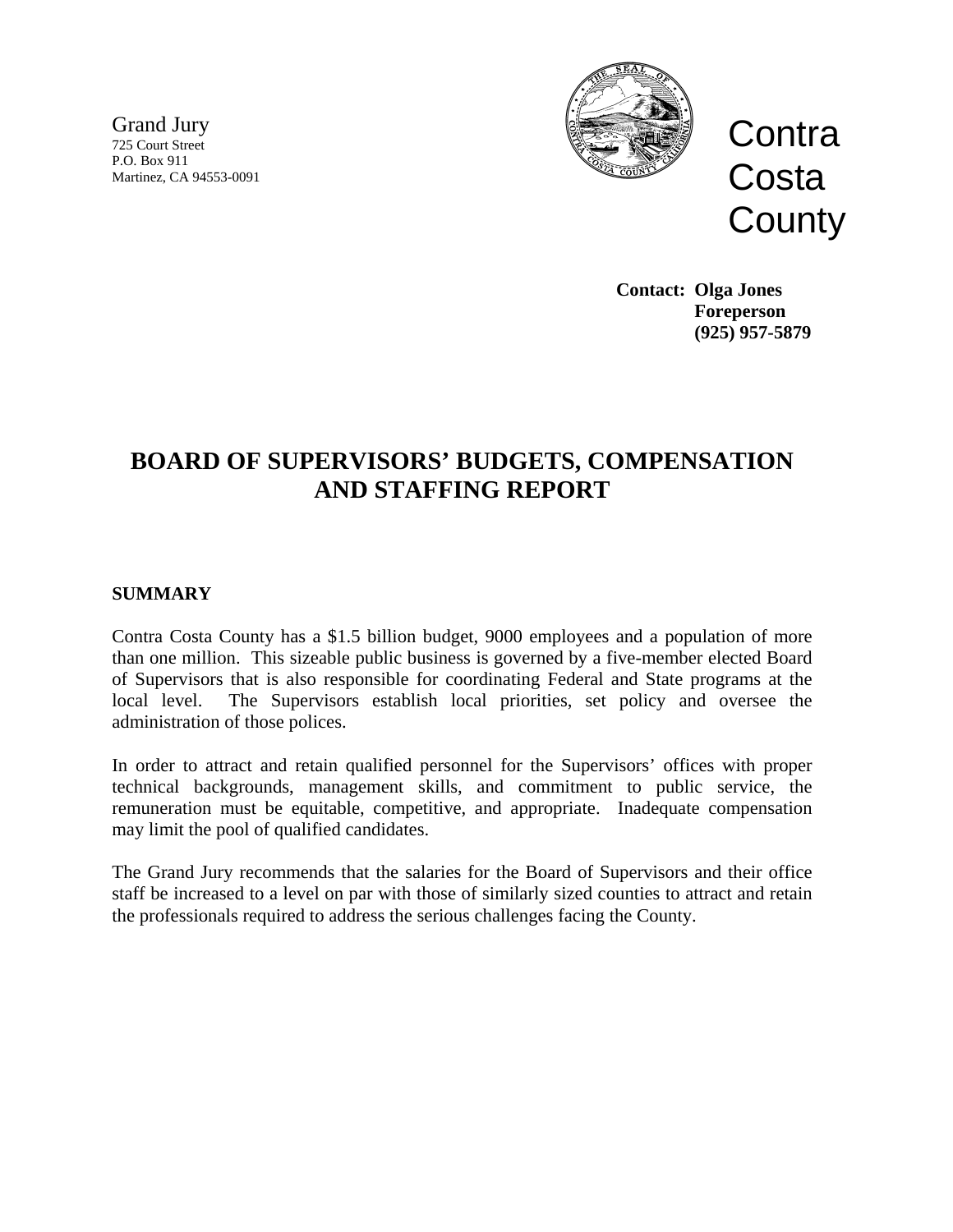### **CONTRA COSTA COUNTY GRAND JURY REPORT 0702**

# **BOARD OF SUPERVISORS' BUDGET, COMPENSATION AND STAFFING REPORT**

### **TO: Contra Costa County Board of Supervisors**

## **INTRODUCTION**

The governing body of Contra Costa County ("County") is the five-member elected Board of Supervisors ("BOS"). Supervisors have overall County budget authority and are legally required to set policy and provide oversight to those policies. The BOS must also interact with Federal, State, and local governing bodies.

The County continues to be challenged with a number of strategic issues that require the attraction and retention of highly qualified personnel as Supervisors and their staff. Strategic issues include the financial health of the County, and the effective delivery of County services and management of County resources.

Supervisors and their staff must conduct County business in accordance with many government codes and regulations. The Supervisors must approve their own budget, staffing, and compensation levels to carry out their responsibilities.

### **FINDINGS**

- 1. The five-member elected Board of Supervisors is the governing body of Contra Costa County, responsible for the County budget and the operations of the County government.
- 2. The California Constitution provides that the Board of Supervisors shall prescribe by ordinance the compensation of its members: Article XI, Section I, Subsection (b).
- 3. The California Penal Code, section 927, reads as follows: "A grand jury may, and when requested by the board of supervisors shall, investigate and report upon the needs for increase or decrease in salaries of the county-elected officials. A copy of such a report shall be transmitted to the board of supervisors."
- 4. As elected County officials, Supervisors receive a salary that is paid without regard to hours worked. Given the commitments of the many boards, committees, and authorities, most Supervisors work 50-70 hours per week.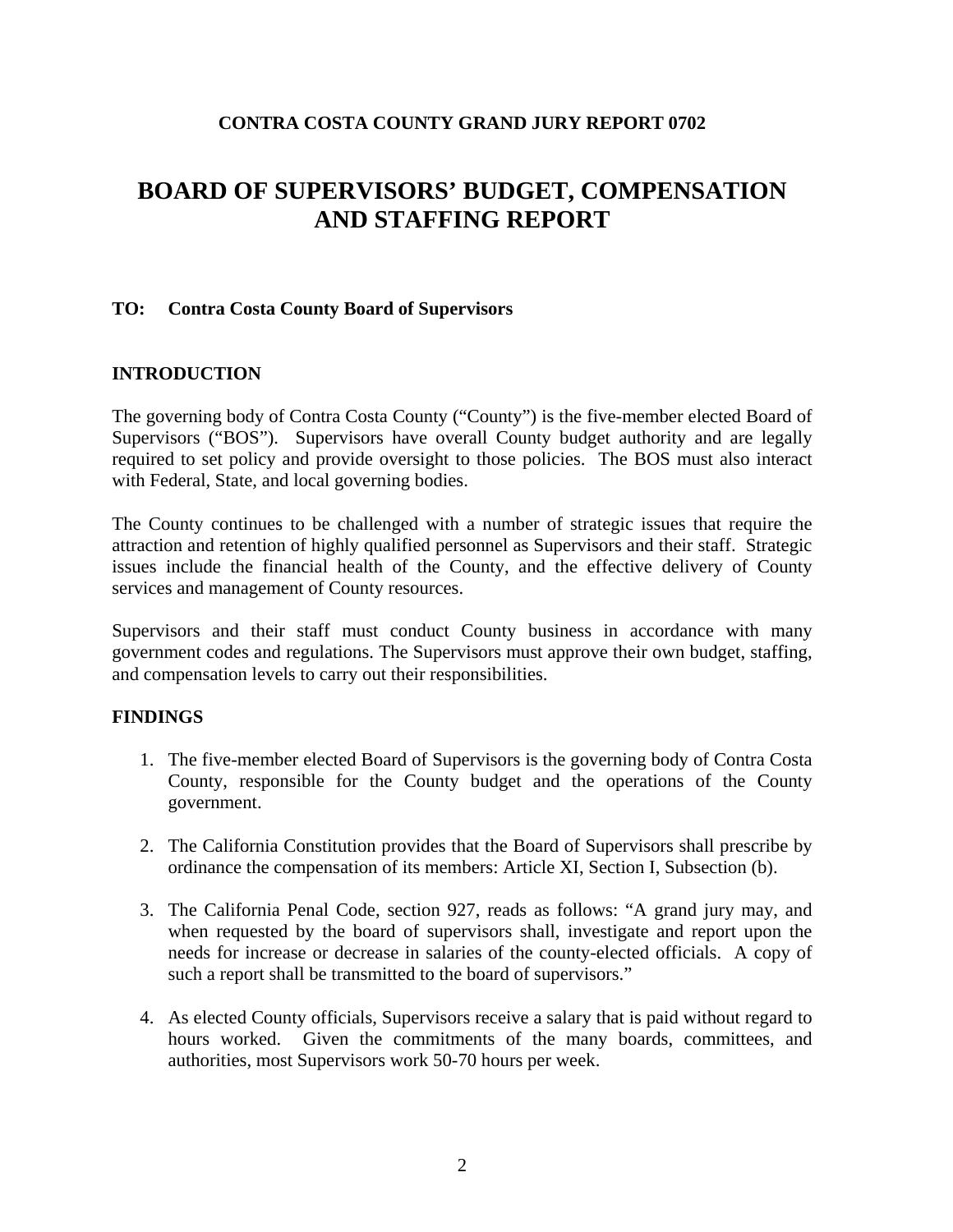- 5. As of December 2006, Contra Costa County Supervisors received a monthly salary of \$4,993 (\$59,916 annually) and an auto allowance of \$550 per month, plus a mileage reimbursement. The County contributed \$60 per month plus \$6,000 annually, to their deferred compensation account. Supervisors are entitled to the same benefits as all other County employees.
- 6. Typically, each supervisor serves on more than 25 County and regional boards, commissions and authorities, most of which do not pay stipends (fixed sum of money paid periodically for services). Estimated total stipends range from approximately \$300 to \$600 monthly per Supervisor. Paying stipends to supervisors is a common practice in California.
- 7. The six other elected County officials' annual current salaries range from \$120,519 to \$183,393. The twenty-one County executives' and department heads' salaries range from \$86,841 to \$271,000.
- 8. Twenty-four percent (24%) of all County employees (union and non-union) have higher salaries than Supervisors.
- 9. The County has a history of maintaining competitive compensation for the workforce. This has been demonstrated in past years by salary increases and cost-of-living adjustments ("COLA") for union and non-union employees. The Supervisors have not followed this practice for their own positions. The Supervisors' last salary adjustments of  $2.02\%$  (\$85 per month) and  $3.55\%$  (\$152 per month) occurred in June and October 1998, respectively. Their last COLA adjustment of 4.1% (\$198 per month) occurred in October 2001.
- 10. To evaluate the relative compensation of the BOS, the Grand Jury selected six counties of comparable population and budget sizes as follows:

|  |  |  | California County Comparison (based on population and budget sizes) (October 2006) |  |
|--|--|--|------------------------------------------------------------------------------------|--|
|  |  |  |                                                                                    |  |

| County              | Monthly<br>Salary* | <b>Monthly Auto</b><br><b>Allowance</b> | <b>Deferred</b><br><b>Compensation</b>      | <b>County Budget Population</b><br>(Billions) |           |
|---------------------|--------------------|-----------------------------------------|---------------------------------------------|-----------------------------------------------|-----------|
| Alameda             | \$10,046           | \$310.56 biwkly                         | \$8,000/yr                                  | \$2.19                                        | 1,500,000 |
| Ventura             | \$8,790            | \$375                                   | Up to $$263/mo$                             | \$1.47                                        | 742,000   |
| Fresno              | \$7,534            | \$250                                   | \$0                                         | \$1.28                                        | 824,000   |
| San Mateo           | \$6,981            | \$385 biwkly                            | \$0                                         | \$1.48                                        | 707,000   |
| Kern                | \$6,854            | \$584                                   | \$0                                         | \$1.30                                        | 703,000   |
| Sacramento          | \$6,593            | \$500                                   | \$0                                         | \$2.35                                        | 1,219,000 |
| <b>Contra Costa</b> | \$4,993            |                                         | $$550+mileage \ $60/mo + $6,000/yr \ $1.45$ |                                               | 1,000,000 |

Notes: \*Salary formula (10/2006): Alameda sets their BOS salaries at 80% of Superior Court Judges. \*\*County / regional committee stipends and county benefit payments were also considered but excluded because it was difficult to obtain accurate and comparable data. The fees and benefit practices were consistent among the counties studied.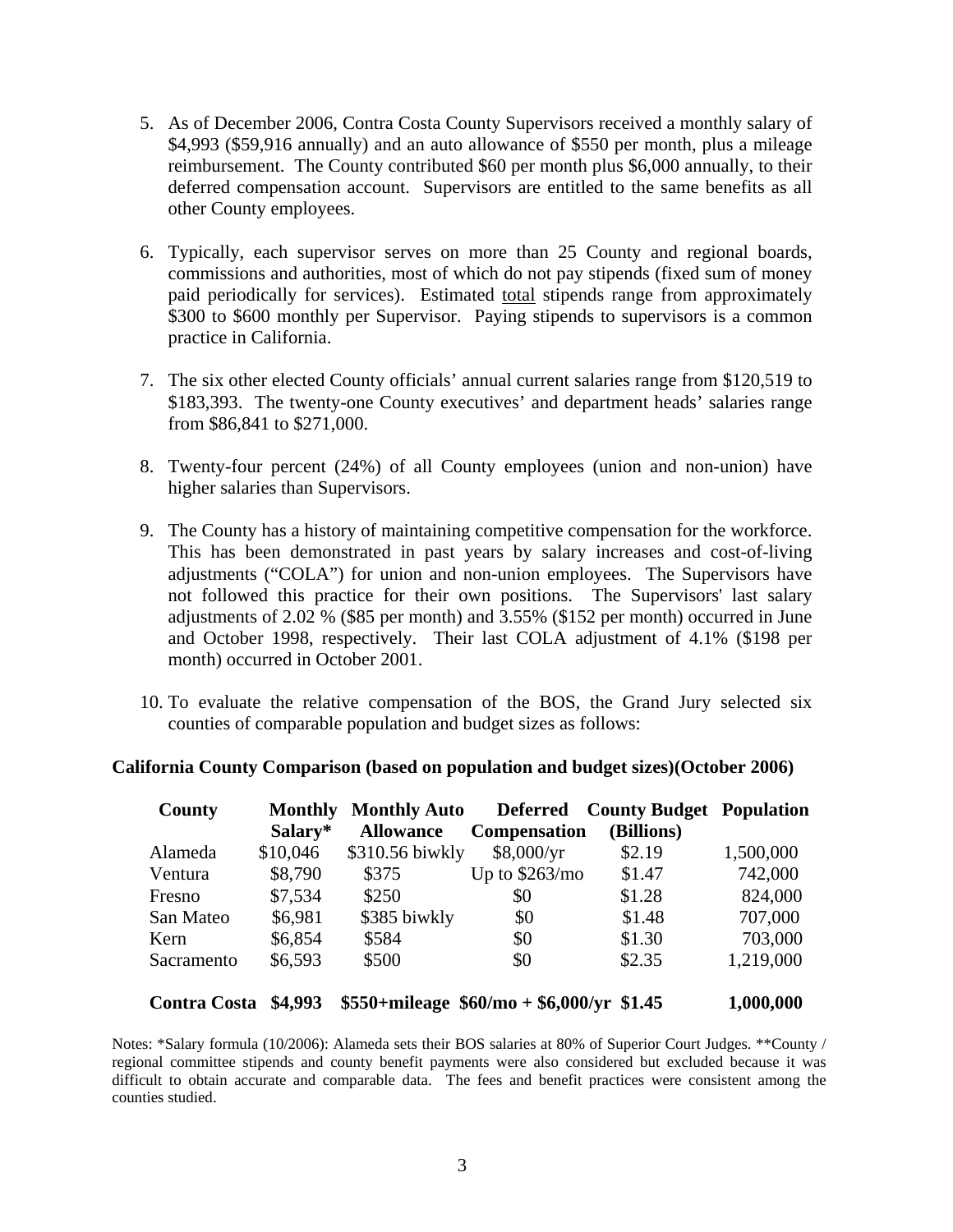11. The County salary comparison used all income items paid to the Supervisors for which comparable and consistent data were available, including salary, auto allowance (excluding mileage) and deferred compensation. The total supervisor compensation for counties included in the survey was then adjusted for cost of living differences, compared to the Contra Costa County base of 100.0%. Following is the summary with the compensation dollars adjusted for cost-of-living differences:

| County              | <b>Base Salary</b>                 | <b>Cost-of-Living</b> | <b>Adjusted</b>     |  |
|---------------------|------------------------------------|-----------------------|---------------------|--|
|                     | Defer Comp, & Car Index by County* |                       | <b>Compensation</b> |  |
| Alameda             | \$11,386                           | 104.0%                | \$10,948            |  |
| Ventura             | \$9,428                            | 93.0                  | \$10,138            |  |
| Fresno              | \$7,784                            | 83.0                  | \$9,378             |  |
| San Mateo           | \$7,815                            | 114.0                 | \$6,855             |  |
| Kern                | \$7,438                            | 77.0                  | \$9,660             |  |
| Sacramento          | \$7,093                            | 84.0                  | \$8,440             |  |
| <b>Contra Costa</b> | \$6,103                            | 100.0%                | \$6,103             |  |

Six counties: Average = \$9,237, or 51.4% above Contra Costa County's total compensation (salary, auto allowance and deferred compensation) for Supervisors.

Note: \*Cost-of-living differences in the six counties selected for comparisons incorporates consumer purchasing, housing, transportation, taxes, health care, and miscellaneous items (i.e., private schools and recreation). The source of data is from the Economic Research Institute (ERI).

12. Based primarily on the geographic size of the districts, Supervisors for Districts I, II and IV are entitled to four and one-half (4 1/2) Full-Time Equivalent (FTE) staff members. The Supervisor for District III is entitled to six (6) FTE staff members. The Supervisor for District V is entitled to five (5) FTE staff members. Supervisors may split FTE positions into several part-time positions in order to extend office coverage.

Following is a list of positions and monthly salaries for the Supervisors' FTE staff members:

| <b>BOS</b> Chief of Staff      | \$5,329.30             |
|--------------------------------|------------------------|
| <b>BOS</b> Specialist          | \$4,602.87-4,833.02    |
| <b>BOS</b> General Secretarial | \$3,507.83-4,385.34    |
| <b>BOS</b> General Office      | $$2,440.01 - 3,433.35$ |

Staff members are hired by the elected Supervisors and are employed as "at will" employees as a condition of their employment. These four positions are in unique County classifications not used by other County departments.. As such, they are not regularly market-surveyed in regard to compensation. The last salary adjustment,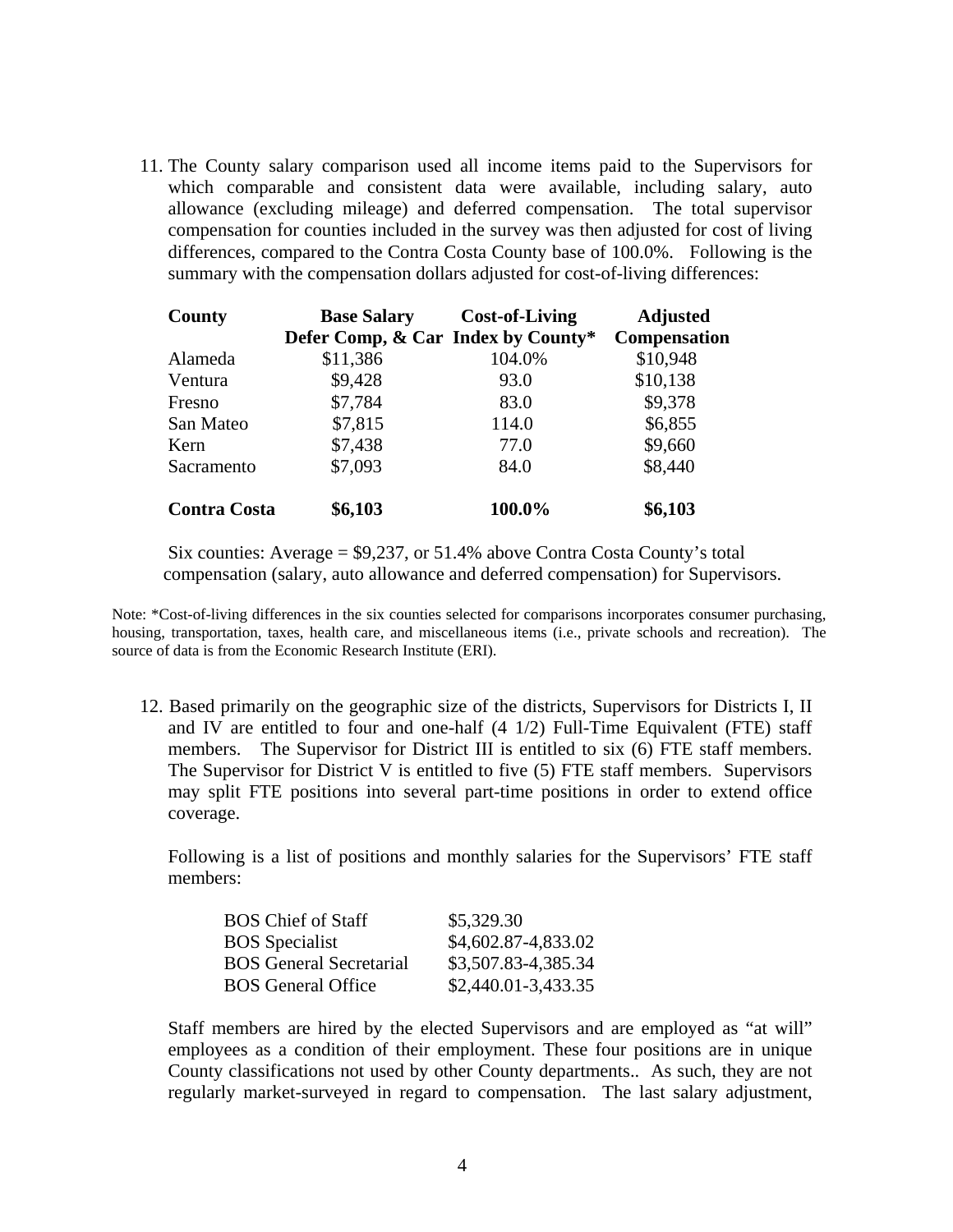(other than COLA), was given in 1998 when the positions were re-titled and the salaries were increased by 5.02%. All positions are eligible for COLA increases approved by the County for non-union employees. In 2004, all non-union County employees were granted an increase of 3.0%.

13. The Supervisors' staff positions are not comparable to other County job classifications. The salary ranges for the Supervisors' staff are established relative to the Chief of Staff position. Using the same methodology as for Supervisors, following is a summary of the survey information and adjusted compensation based on the costof-living index.

| County              | <b>BOS Chief of Staff</b><br><b>Monthly Salary</b> | <b>Cost-of-Living</b><br><b>Index by County</b> | <b>Adjusted</b><br>Compensation |
|---------------------|----------------------------------------------------|-------------------------------------------------|---------------------------------|
| Alameda             | \$8,411                                            | 104.0%                                          | \$8,088                         |
| Ventura             | \$6,257                                            | 93.0                                            | \$6,728                         |
| Fresno              | \$4,563                                            | 83.0                                            | \$5,498                         |
| San Mateo           | \$5,751                                            | 114.0                                           | \$5,045                         |
| Kern                | \$4,334                                            | 77.0                                            | \$5,629                         |
| Sacramento          | \$4,892                                            | 84.0                                            | \$5,824                         |
| <b>Contra Costa</b> | \$5,329                                            | 100.0%                                          | \$5,329                         |

Six counties: Average = \$6,135, or 15.1% above Contra Costa County's salary for BOS Chief of Staff

14. Each County Supervisor's budget is prepared in cooperation with the County Administrator and subsequently adopted by the BOS. While Supervisors may request special consideration for budget adjustments, including staff salary increases, they have not done so.

### **CONCLUSIONS**

- 1. When comparing the compensation of Supervisors with counties of similar population and annual budgets, Contra Costa County Supervisor compensation is inequitable. This may limit the potential pool of qualified candidates.
- 2. The salary ranges for the Supervisors' staff positions are hampered by budget constraints. This may be limiting the attraction and retention of qualified individuals for these important positions.